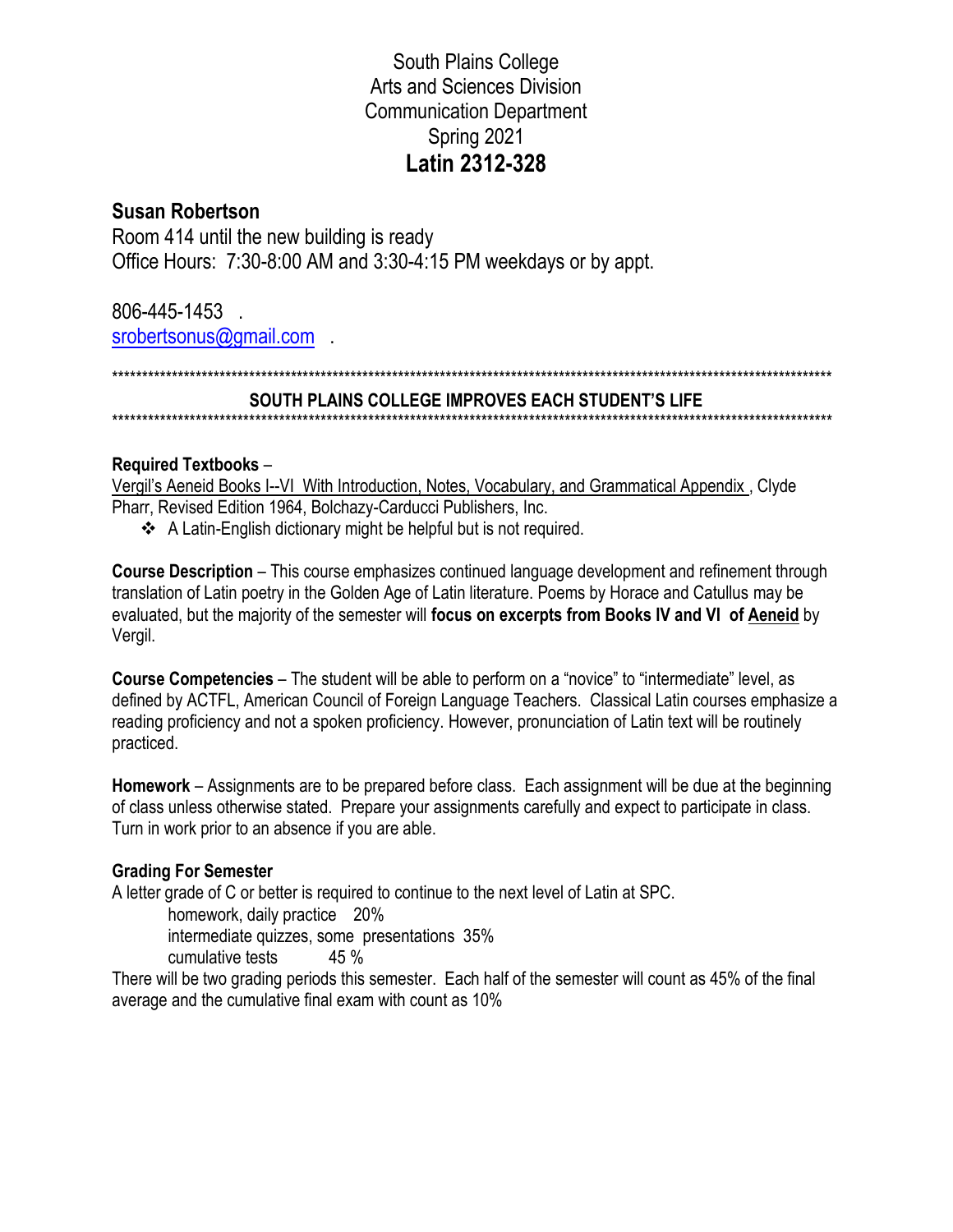Attendance Policy - Class attendance is mandatory. You are expected to be on time and to remain the entire class period.

**Class Conduct** – Because learning occurs best in a supportive and respectful atmosphere, you should conduct yourself in a responsible manner. Rude or disruptive behavior will not be tolerated. Cell phones must be silenced and remain in your backpack.

**Special Notice** – If at any time you decide to drop the course, it is your responsibility to do so. Please follow the appropriate procedures. If you are absent four times and have not initiated the drop procedure, you will be dropped by the instructor with a grade of "withdrawn failing."

**Academic Integrity** – Cheating and plagiarism constitute serious offenses. See the SPC General Catalog and SPC Student Guide

**Americans with Disabilities Act** – Students with disabilities, including but not limited to physical, psychiatric, or learning disabilities, who wish to request accommodations in this class should notify the Special Services Office early in the semester so that the appropriate arrangements may be made. In accordance with federal law, a student requesting accommodations must provide acceptable documentation of his/her disability to the Special Services Coordinator. For more information, call or visit the Special Services Office in the Student Services Building, 894-9611 ext, 2529, 2530.

**Course Description**: This course begins with basic grammar review and transitions to reading Aeneid, by Vergil. Roman culture and traditions of the Golden Age of Augustus will be discussed. Students will be asked to read an English translations of Aeneid and to identify themes throughout the semester.

It should be noted that students in classical languages use the skills of listening, speaking, and writing to reinforce the primary skill of reading. The specific course objectives are grouped into five categories.

#### **Communication**

Students engage in oral and written exchanges of learned material to provide and obtain information. Students understand and interpret written language on a variety of topics.

#### **Culture**

Students demonstrate an understanding of Roman customs and religion and how they relate to the perspectives of the culture studied.

Students demonstrate an understanding of Roman products and how they relate to the perspectives of the culture studied.

#### **Connection**

Students reinforce and further their knowledge of other disciplines through extensive knowledge of Latin roots and prefixes.

Students expand their knowledge of other subject areas through knowledge of Roman influence in architecture, art, literature, and government.

#### **Comparison**

Students demonstrate understanding of the nature of language through comparisons of Latin and their own language.

Students demonstrate understanding of the concept of culture through comparisons of the student's own culture and the Roman culture

## **Community**

Students participate in cultural events that reach beyond the school setting.

Students show evidence of becoming lifelong learners by using the language for personal enrichment and career development.